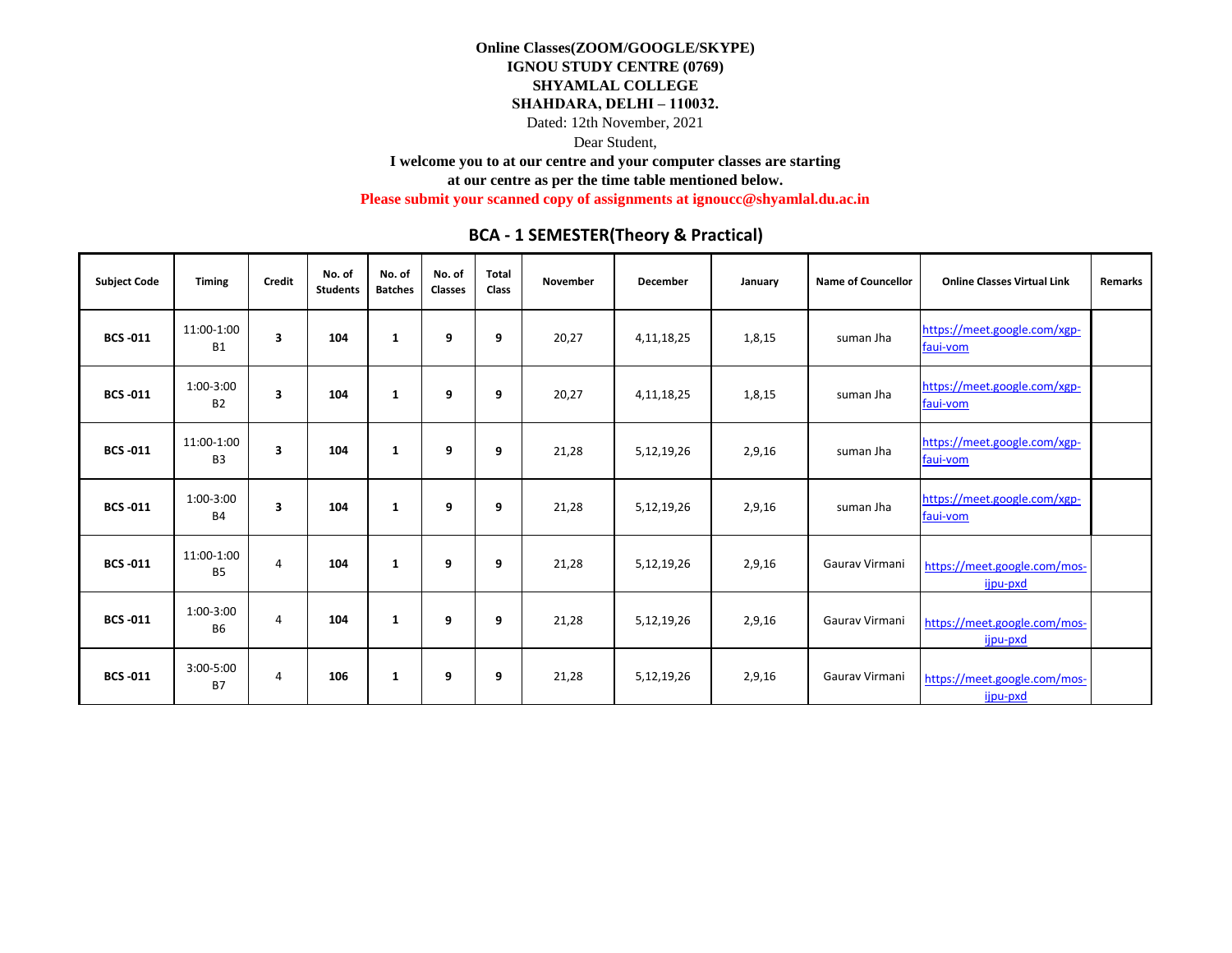Dear Student,

**I welcome you to at our centre and your computer classes are starting** 

**at our centre as per the time table mentioned below.** 

**Please submit your scanned copy of assignments at ignoucc@shyamlal.du.ac.in**

| <b>Subject Code</b> | <b>Timing</b>                | Credit | No. of<br><b>Students</b> | No. of<br><b>Batches</b> | No. of<br><b>Classes</b> | <b>Total</b><br>Class | November | <b>December</b> | January                 | <b>Name of Councellor</b> | <b>Online Classes Virtual Link</b>       | <b>Remarks</b> |
|---------------------|------------------------------|--------|---------------------------|--------------------------|--------------------------|-----------------------|----------|-----------------|-------------------------|---------------------------|------------------------------------------|----------------|
| <b>BCS 012</b>      | 9:00-11:00<br><b>B1</b>      | 4      | 104                       | 1                        | 12                       | 12                    | 20,27    | 4, 11, 18, 25   | 1,8,9,15,16,22          | <b>Rahul Kumar</b>        | https://meet.google.com/dsc-<br>onei-dsh |                |
| <b>BCS 012</b>      | 11:00-1:00<br>B <sub>2</sub> | 4      | 104                       | 1                        | 12                       | 12                    | 20,27    | 4, 11, 18, 25   | 1,8,9,15,16,22          | Rahul Kumar               | https://meet.google.com/dsc-<br>onei-dsh |                |
| <b>BCS 012</b>      | 9:00-11:00<br><b>B3</b>      | 4      | 104                       | 1                        | 12                       | 12                    | 20,27    | 4, 11, 18, 25   | 1,8,9,15,16,22          | Subodh Kumar              | https://meet.google.com/jeu-<br>zing-ezs |                |
| <b>BCS 012</b>      | 11:00-1:00<br><b>B4</b>      | 4      | 104                       | 1                        | 12                       | 12                    | 20,27    | 4, 11, 18, 25   | 1,8,9,15,16,22          | Subodh Kumar              | https://meet.google.com/jeu-<br>zing-ezs |                |
| <b>BCS 012</b>      | 1:00-3:00<br><b>B5</b>       | 4      | 104                       | 1                        | 12                       | 12                    | 21,28    | 5,12,19,26      | 2,9,15,16,22,23         | Anuj Sharma               | https://meet.google.com/maw-<br>bodk-axq |                |
| <b>BCS 012</b>      | 3:00-5:00<br><b>B6</b>       | 4      | 104                       | 1                        | 12                       | 12                    | 21,28    | 5,12,19,26      | 2,9,15,16,22,23         | Anuj Sharma               | https://meet.google.com/maw-<br>bodk-axq |                |
| <b>BCS 012</b>      | 1:00-3:00<br><b>B7</b>       | 4      | 104                       | 1                        | 12                       | 12                    |          | 18,19,25,26     | 1,2,8,9,15,16,<br>22,23 | Deepak Taneja             | meet.google.com/moj-ehkb-<br>njz         |                |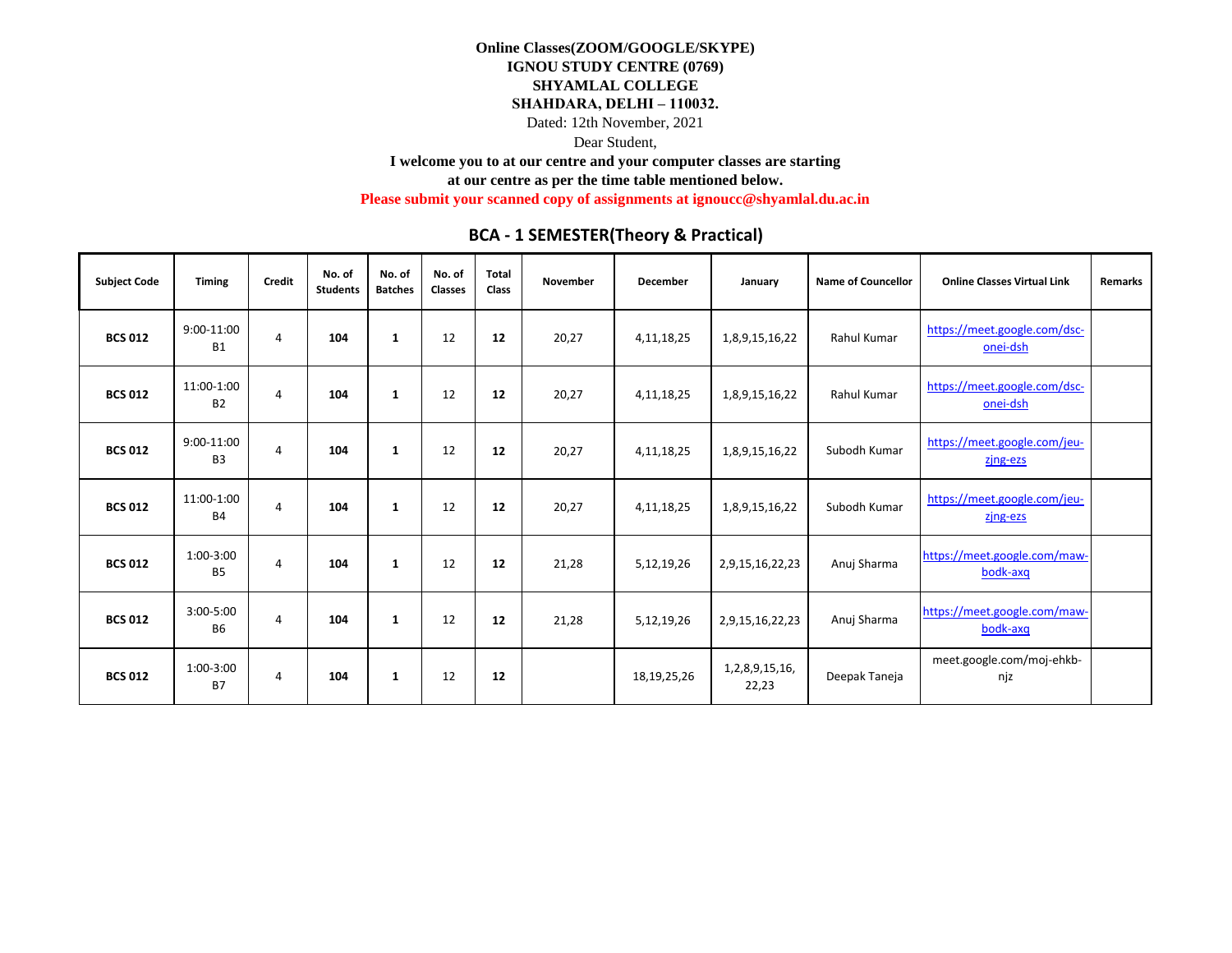Dear Student,

**I welcome you to at our centre and your computer classes are starting** 

**at our centre as per the time table mentioned below.** 

**Please submit your scanned copy of assignments at ignoucc@shyamlal.du.ac.in**

| <b>Subject Code</b> | <b>Timing</b>                | Credit         | No. of<br><b>Students</b> | No. of<br><b>Batches</b> | No. of<br>Classes | <b>Total</b><br>Class | November | <b>December</b> | January | <b>Name of Councellor</b> | <b>Online Classes Virtual Link</b>       | <b>Remarks</b> |
|---------------------|------------------------------|----------------|---------------------------|--------------------------|-------------------|-----------------------|----------|-----------------|---------|---------------------------|------------------------------------------|----------------|
| <b>ECO -01</b>      | 11:00-1:00<br><b>B1</b>      | 4              |                           | 1                        | 5                 | 5                     | 22,29    | 6,13,20         |         | Zinia Birt                | https://meet.google.com/gsc-<br>ndeo-pde |                |
| <b>ECO -01</b>      | 1:00-3:00<br><b>B2</b>       | 4              |                           | 1                        | 5                 | 5                     | 22,29    | 6,13,20         |         | Zinia Birt                | https://meet.google.com/gsc-<br>ndeo-pde |                |
| <b>ECO -01</b>      | 11:00-1:00<br>B <sub>3</sub> | 4              |                           | 1                        | 5                 | 5                     | 24       | 1,8,15,22       |         | Zinia Birt                | https://meet.google.com/gsc-<br>ndeo-pde |                |
| <b>ECO -01</b>      | 1:00-3:00<br><b>B4</b>       | 4              |                           | 1                        | 5                 | 5                     | 24       | 1,8,15,22       |         | Zinia Birt                | https://meet.google.com/gsc-<br>ndeo-pde |                |
| <b>ECO -01</b>      | 11:00-1:00<br><b>B5</b>      | 4              |                           | 1                        | 5                 | 5                     | 26       | 3,10,17,24      |         | Zinia Birt                | https://meet.google.com/gsc-<br>ndeo-pde |                |
| <b>ECO -01</b>      | 1:00-3:00<br><b>B6</b>       | $\overline{4}$ |                           | 1                        | 5                 | 5                     | 26       | 3,10,17,24      |         | Zinia Birt                | https://meet.google.com/gsc-<br>ndeo-pde |                |
| <b>ECO -01</b>      | 11:00-1:00<br><b>B7</b>      | 4              |                           | 1                        | 5                 | 5                     | 25       | 2,9,16,23       |         | Zinia Birt                | https://meet.google.com/gsc-<br>ndeo-pde |                |